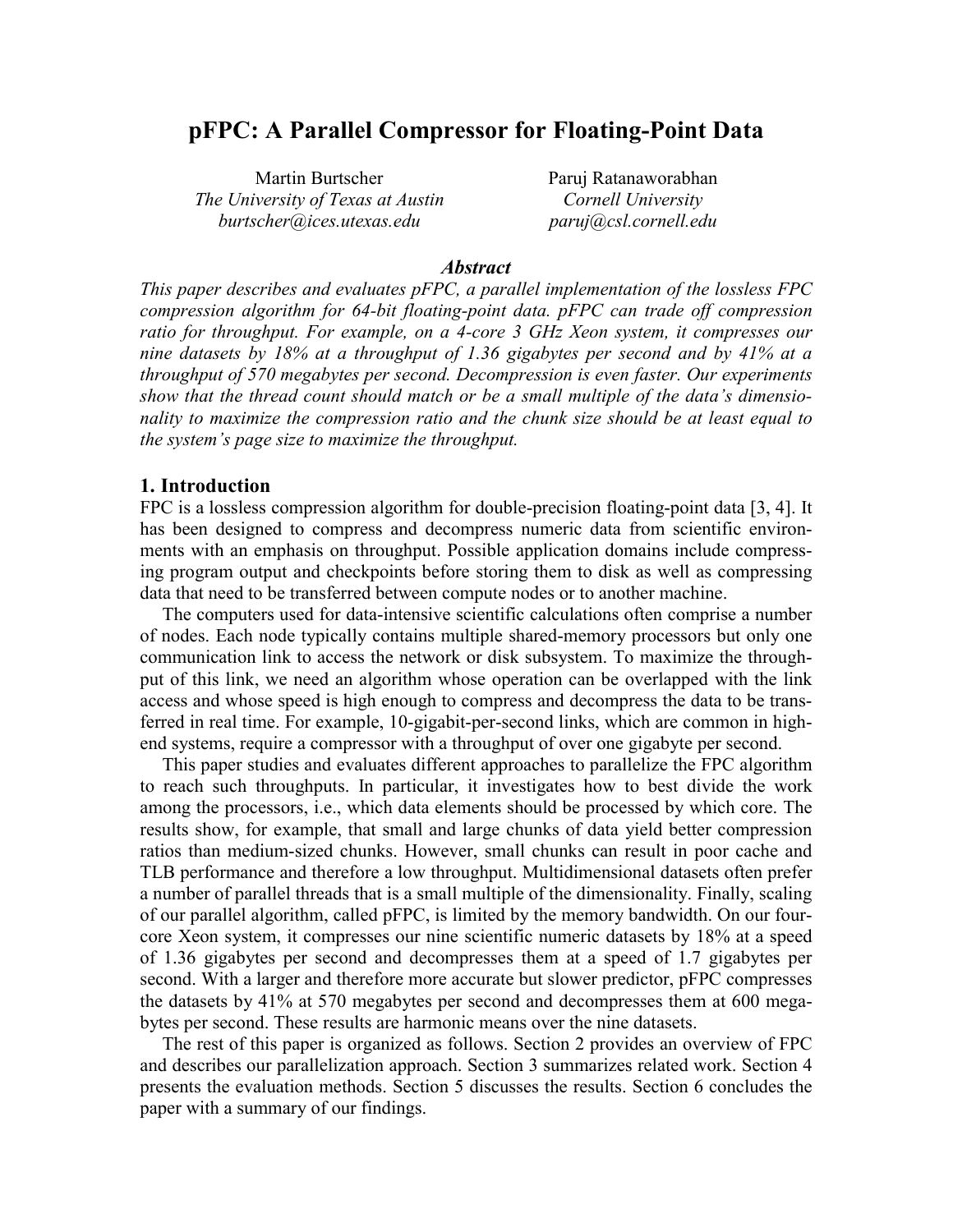# **2. The FPC Algorithm**

## **2.1 Sequential FPC**

FPC [4] compresses linear sequences of IEEE 754 double-precision floating-point values by sequentially predicting each value, xoring the true value with the predicted value, and leading-zero compressing the result. As illustrated in Figure 1, it uses variants of an *fcm* [19] and a *dfcm* [8] value predictor to predict the doubles. Both predictors are fast hash tables. The more accurate of the two predictions, i.e., the one that shares more common most significant bytes with the true value, is xored with the true value. The xor operation turns identical bits into zeros. Hence, if the predicted and the true value are close, the xor result has many leading zeros. FPC then counts the number of leading zero bytes, encodes the count in a three-bit value, and concatenates it with a bit that specifies which of the two predictions was used. The resulting four-bit code and the nonzero residual bytes are written to the output. The latter are emitted verbatim without any encoding.



**Figure 1: The sequential FPC compression algorithm** 

Decompression works as follows. It starts by reading the current four-bit code, decoding the three-bit field, reading the specified number of residual bytes, and zero-extending them to a full 64-bit number. Based on the one-bit field, this number is xored with either the *fcm* or *dfcm* prediction to recreate the original double.

For performance reasons, FPC interprets all doubles as 64-bit integers and exclusively uses integer arithmetic. Both predictor tables are initialized with zeros. After each prediction, they are updated with the true double value. They generate the same sequence of predictions during compression as they do during decompression. The predictors work by performing a hash-table lookup to determine which value followed the last time a similar sequence of preceding values, called the history, was seen. The *fcm* predictor uses the actual values for this purpose whereas the *dfcm* predictor uses the differences between consecutive values. The exact operation of the two predictors is described elsewhere [4].

# **2.2 Parallel FPC**

We have investigated two main techniques to parallelizing FPC. The first approach is to divide the data into chunks and have multiple instances of FPC losslessly compress or decompress chunks in parallel. The number of threads (instances) and the chunk size are user selectable. The second approach is to split the algorithm into multiple components and execute the components in parallel. This is typically done in a pipelined fashion where every stage performs part of the processing and streams its (intermediate) results to the next stage. The number of stages, and therefore the number of parallel threads, is de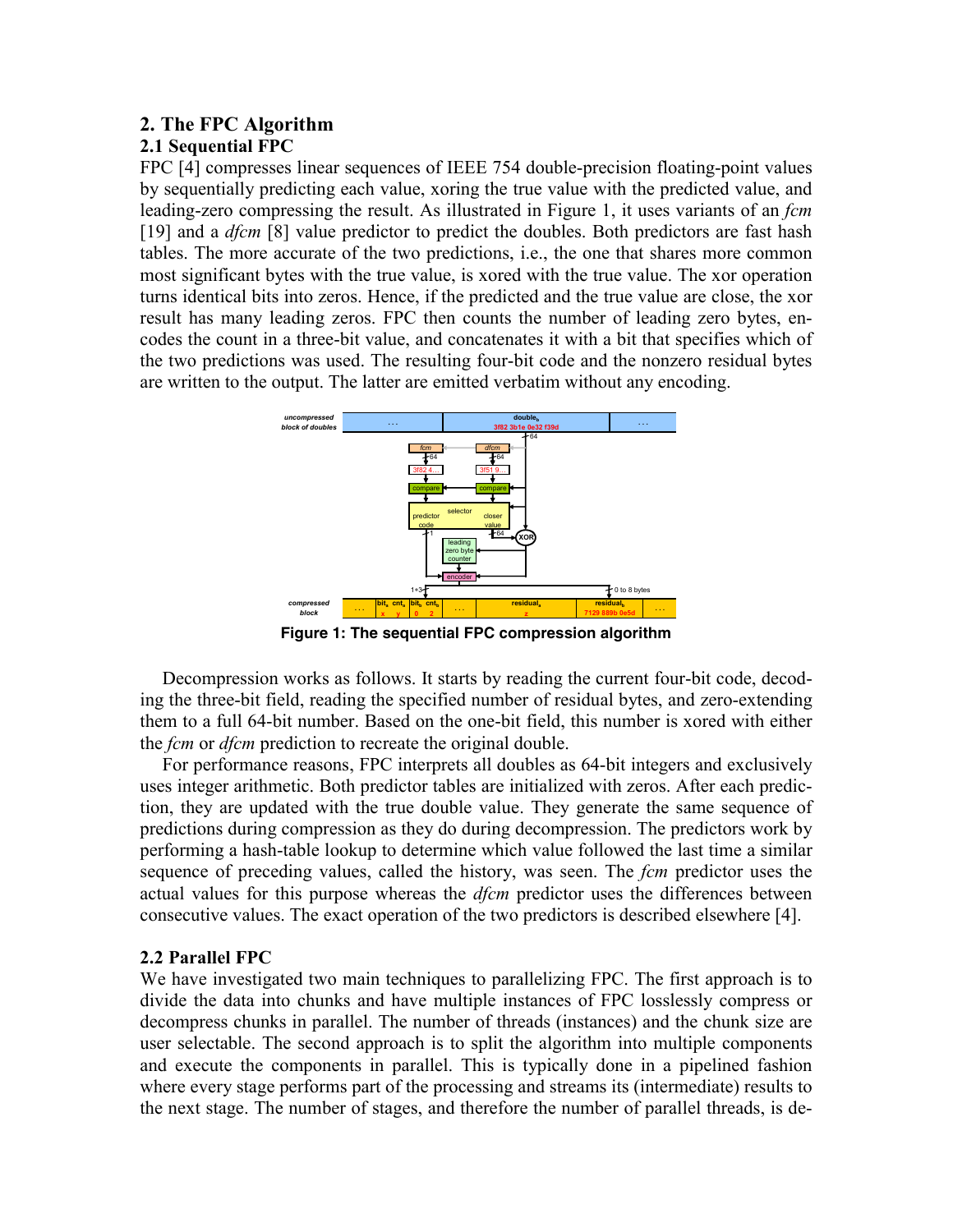termined by the programmer, making this the less flexible of the two approaches. Note that the two parallelization approaches are independent and can be combined.

Because FPC is memory and not compute bound (Section 5.2), the pipelined approach, which introduces a lot of extra memory traffic to stream the intermediate data from one core to the next, does not work well. All our attempts to pipeline FPC have failed in the sense that the parallel code was always slower than the sequential code. As we did not consider hardware support [24], the rest of this paper focuses on the chunked approach.

There are two key parameters in the chunked approach: the chunk size and the thread count. The chunk size determines the number of consecutive doubles that make up a chunk. Depending on the size of the data to be processed, the last chunk may not be a full-size chunk. The thread count determines the number of parallel compression or decompression threads that work together. Depending on the data size and thread count, some threads may be assigned one fewer chunk than others. Chunks are assigned in a round-robin fashion to the threads. If *c* is the chunk size (in number of doubles), *n* is the thread count, and  $v_i$  is the *i*<sup>th</sup> value in the sequential data stream, then the  $k^{th}$  chunk consists of values  $v_{k*c}$  through  $v_{k+1,*c-1}$  and is assigned to the *k mod n<sup>th</sup>* thread.

Note that pFPC is a reimplementation of the FPC algorithm that runs slower with one thread than the original FPC implementation on our Itanium 2 system but faster on x86 based systems. Moreover, pFPC is easier to read and simpler to integrate with other code. The C source code is available at http://users.ices.utexas.edu/~burtscher/research/pFPC/.

### **3. Related Work**

Lossy parallel compression is of great interest to the image and video processing community. A large amount of work exists in this area, e.g., Shen et al. [20] and Okumura et al. [17]. Our work targets the scientific community where lossless compression is often a requirement. There is some related work on parallel lossless compression, but none about parallel floating-point compression, which is the focus of this paper.

Smith and Storer [9] proposed two parallel algorithms for data compression based on textual substitution. These algorithms target systolic array architectures. One algorithm uses a static dictionary and the other a sliding dictionary. Stauffer and Hirschberg [22] proposed another parallel static dictionary algorithm that uses longest fragment first and greedy parsing strategies. Their algorithm is geared towards a theoretical Parallel Random Access Memory (PRAM) machine. Agostino [1] parallelized a 2D compression algorithm that is based on a sequential version by Storer [23]. He proposed a work-optimal parallel algorithm using a rectangular greedy matching technique that also targets PRAM.

Stassen and Tjalkens [21] implemented a parallel version of the Context-Tree Weighting (CTW) algorithm. They parallelized the compressor by splitting the CTW tree into subtrees and assigning a group of subtrees to each processor. Klien and Wiseman [15] show how the Lempel-Ziv compression algorithm can be parallelized. They partition the input file into *n* blocks (or chunks), one per processor, and use a hierarchical tree structure to synchronize the processing of the *n* blocks. Their experiments with LZSS and LZW yielded a speedup of two on a four-processor machine. Franaszek et al. [6] proposed another LZSS parallel compression scheme where the parallel compressors operate on partitioned data but jointly construct a global dictionary. Howard and Vitter [10] describe parallel algorithms for Huffman and arithmetic coding. These algorithms use the PRAM computational model and are optimized for the Connection Machine Architecture.

Gilchrist [7] parallelized BZIP2 by targeting the Burrows Wheeler Transform in the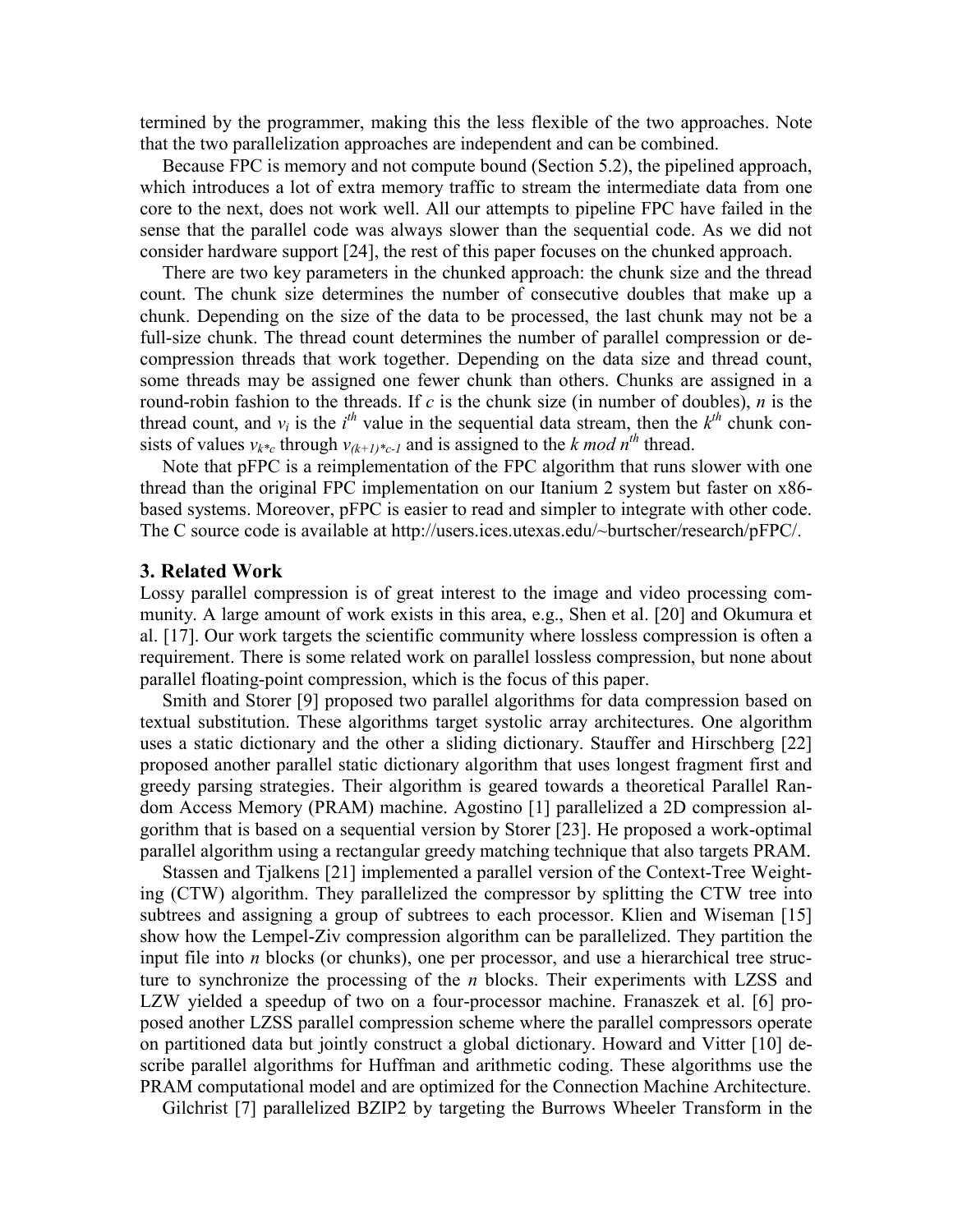compressor, realizing that it can benefit from parallel sorting and the concurrent processing of multiple blocks. His experiments show scaling up to 22 processors with close to linear speedup on a 1.83 gigabyte dataset of an elliptic curve. GZIP has also been parallelized [14]. Note that both of these algorithms are computation bound and therefore scale better than our memory-bound compressor. Moreover, our previous results [4] show that the sequential FPC implementation is more than 22 times faster than BZIP2.

# **4. Evaluation Methodology**

## **4.1 Systems and Compilers**

We compiled and evaluated pFPC on the following three 64-bit shared-memory systems.

• The **Itanium** system has 3 GB of memory and two 1.6 GHz Itanium 2 CPUs, each with a 16 kB L1 data cache, a 256 kB unified L2 cache, and a 3 MB L3 cache. The operating system is Red Hat Enterprise Linux AS4. We used the Intel C Itanium Compiler version 9.1 with the "-O3 -mcpu=itanium2 -restrict -static -pthread" compiler flags.

• The **Opteron** system has 2 GB of memory and a dual-core 1.8 GHz Opteron processor. Each core has a 64 kB L1 data cache and a 1 MB unified L2 cache. The operating system is Red Hat Linux 2.6.23.17 and the compiler is gcc version 4.1.2. The compiler flags on this system are "-O3 -march=opteron -static -pthread -std=c99".

• The **Xeon** system has 4 GB of memory and two dual-core 3 GHz Xeon CPUs. Each of the four cores has a 32 kB L1 data cache. Each dual-core module contains a shared 4 MB unified L2 cache. The operating system is Red Hat Linux 2.6.23.15. We used gcc version 4.1.2 with the "-O3 -march=core2 -static -pthread -std=c99" compiler flags.

### **4.2 Measurements**

All timing measurements are performed by instrumenting the source code, i.e., by adding code to read the timer before and after the measured code section and printing the difference. We measure the runtime of the compression and decompression code only, excluding the time it takes to preload the input buffers with data. Each experiment was conducted three times in a row and the shortest runtime is reported. Averaged compression ratios and throughput numbers refer to the harmonic mean throughout this paper. We used two predictor configurations, the smaller of which requires a total of 8 kilobytes of table space and the larger of which requires 2 megabytes of table space. Note that all predictor tables and buffers are aligned to page boundaries.

### **4.3 Datasets**

 $\overline{a}$ 

We used the following nine<sup>1</sup> datasets from three scientific domains for our evaluation. *Parallel messages*: These datasets capture the messages sent by a node in a parallel system running NAS Parallel Benchmark (NPB) [2] and ASCI Purple [13] applications.

- *msg\_bt*: NPB computational fluid dynamics pseudo-application bt
- *msg\_sp*: NPB computational fluid dynamics pseudo-application sp
- *msg\_sweep3d*: ASCI Purple solver sweep3d

*Numeric simulations*: These datasets are the results of numeric simulations.

- *num brain*: simulation of the velocity field of a human brain during a head impact
- *num\_comet*: simulation of the comet Shoemaker-Levy 9 entering Jupiter's atmosphere
- *num\_plasma*: simulated plasma temperature of a wire array z-pinch experiment

 $1$  To improve the presentation, we removed the 4 least interesting datasets that we had used in our previous studies [3, 4].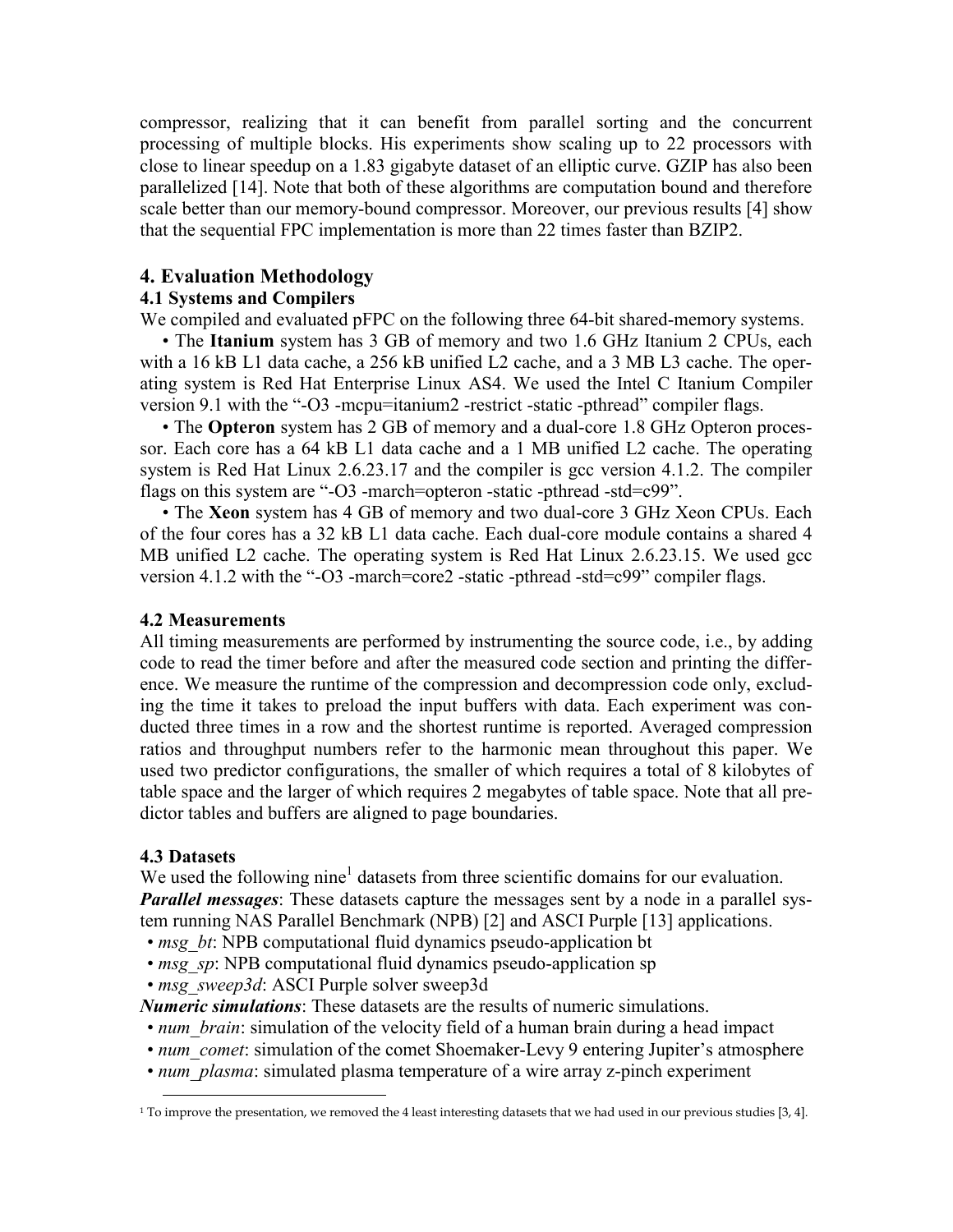*Observational data*: These datasets comprise measurements from scientific instruments.

- *obs error*: data values specifying brightness temperature errors of a weather satellite
- *obs info*: latitude and longitude of the observation points of a weather satellite
- *obs spitzer*: data from the Spitzer Space Telescope

Table 1 summarizes information about each dataset. The first two data columns list the size in megabytes and in millions of double-precision floating-point values. The middle column shows the percentage of values in each dataset that are unique. The fourth column displays the first-order entropy of the doubles in bits. The last column expresses the randomness of the datasets in percent, i.e., it reflects how close the first-order entropy is to that of a truly random dataset with the same number of unique 64-bit values.

|             | size        | doubles    | unique values | first order    | randomnessl |
|-------------|-------------|------------|---------------|----------------|-------------|
|             | (megabytes) | (millions) | (percent)     | entropy (bits) | (percent)   |
| msg_bt      | 254.0       | 33.30      | 92.9          | 23.67          | 95.1        |
| msg sp      | 276.7       | 36.26      | 98.9          | 25.03          | 99.7        |
| msg_sweep3d | 119.9       | 15.72      | 89.8          | 23.41          | 98.6        |
| num_brain   | 135.3       | 17.73      | 94.9          | 23.97          | 99.9        |
| num comet   | 102.4       | 13.42      | 88.9          | 22.04          | 93.8        |
| num plasma  | 33.5        | 4.39       | 0.3           | 13.65          | 99.4        |
| obs error   | 59.3        | 7.77       | 18.0          | 17.80          | 87.2        |
| obs info    | 18.1        | 2.37       | 23.9          | 18.07          | 94.5        |
| obs spitzer | 189.0       | 24.77      | 5.7           | 17.36          | 85.0        |

**Table 1: Statistical information about the datasets** 

# **5. Results**

# **5.1 Compression Ratio**

We first study the effect of the thread count and chunk size on the compression ratio. These results are architecture independent. Figure 2 shows the compression ratio of pFPC on the nine datasets for 1 through 16 threads with a chunk size of 1 double and a predictor size of 2 megabytes per thread. The results for the small predictor size are not shown because they exhibit the same trends.



**Figure 2: Compression ratio for different thread counts with a chunk size of 1 double and a predictor size of 2 megabytes (the right panel is a zoomed in version of the left panel)** 

We find that pFPC is ineffective on *obs spitzer*. It compresses *msg sweep3d* and especially *num\_plasma* quite well and the remaining six datasets by 15% to 55%. While these compression ratios are not high, they are in the expected range for lossless compression of somewhat random data. In previous work [3, 4], we have shown that the single-threaded FPC algorithm compresses five of the nine datasets better than BZIP2 [11],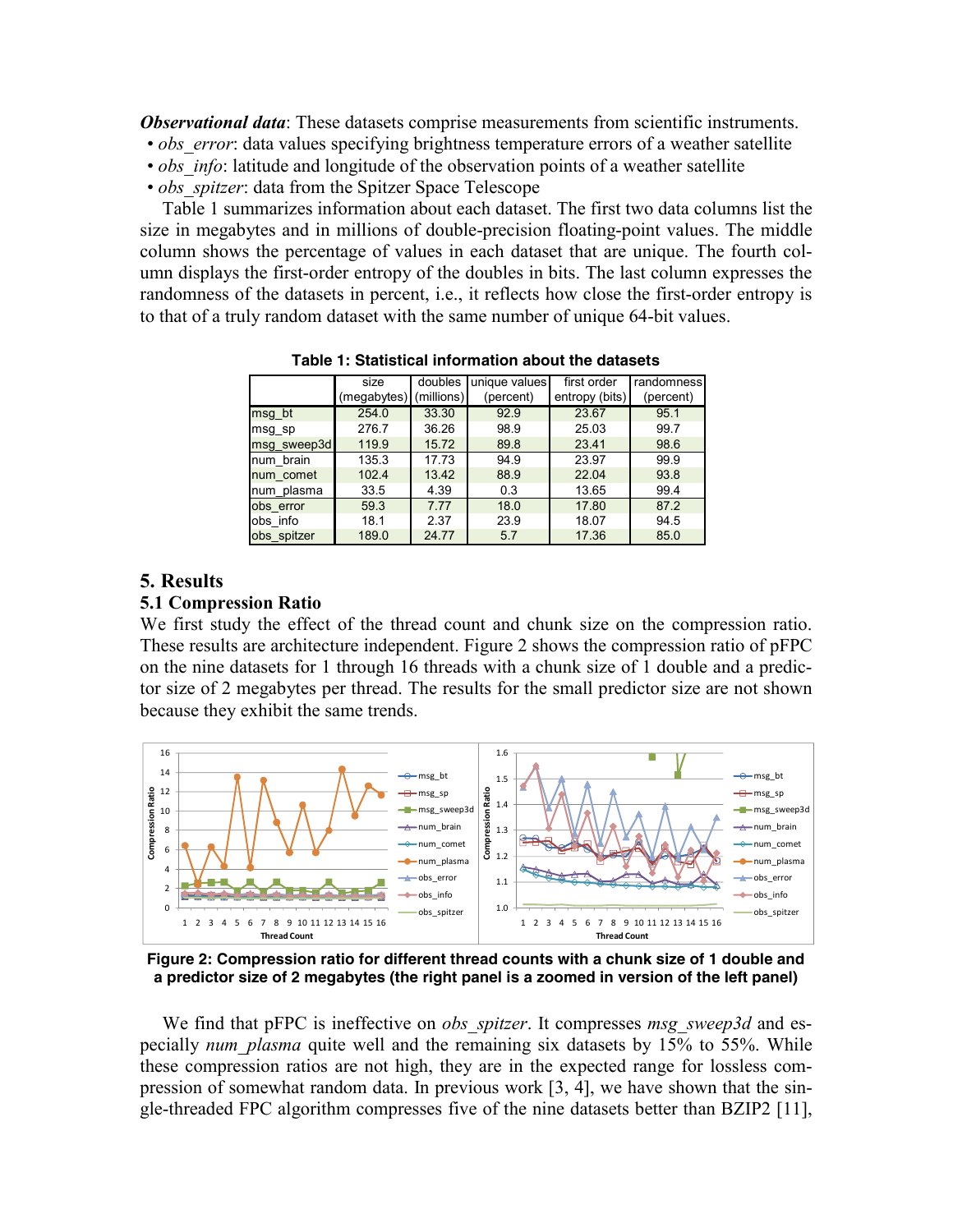DFCM [18], FSD [5], GZIP [12], and PLMI [16] and also delivers a higher harmonicmean compression ratio on these datasets. DFCM works best on *msg\_bt* (1.35), PLMI on *num\_brain* (1.24) and *num\_comet* (1.26), and BZIP2 on *obs\_spitzer* (1.75).

Increasing the number of threads results in interesting fluctuations in the compression ratios. More pronounced examples include *obs\_error* and *obs\_info*, both of which compress best with two threads and generally compress better with even numbers of threads than with odd numbers. We believe this indicates that they are 2D datasets where the data from the two dimensions are interleaved. Thus, with two threads, each thread only observes values from one dimension. Since the values within a dimension correlate more than between dimensions, two threads yield a better compression ratio than one thread does. In fact, for any even number of threads each thread will only see data from one dimension, which explains the better compression ratios. The compression ratios drop for higher (even) thread counts because the threads do not get to see every value. As this gap grows, important history is lost and the compressor does not perform as well anymore.

Interestingly, the remaining datasets follow similar patterns. *msg\_sp* exhibits small peaks at thread counts that are multiples of three. This dataset appears to be 3D. *obs\_spitzer* has small peaks that hint at a 4D dataset. *msg\_bt* and, less clearly, *num\_brain* may be 5D datasets. *num\_comet* reaches its highest compression ratio with 42 threads and has another peak at 84 threads (not shown). Hence, it looks like a 42D dataset. The last two datasets seem to be combinations of different dimensionalities, i.e., they probably contain data records of different sizes; *msg\_sweep3d* appears to be a combination of 4D and 6D records, and *num\_plasma* has peaks at multiples of 5, 7, and 13.

Some datasets exhibit significantly more correlation between the values within a dimension than across the dimensions. As a consequence, the compression ratios differ substantially for different thread counts. For other datasets, the correlation between the dimensions is almost the same as within a dimension, which is why the fluctuations are small. In fact, two of the nine datasets (*msg\_bt* and *num\_brain*) compress best with just one thread and should, for practical purposes, be considered 1D datasets. Nevertheless, we conclude that for *n*-dimensional data, a thread count of *n* is probably a good choice, as are thread counts that are small integer multiples of *n*.



**Figure 3: Harmonic-mean compression ratio for different chunk sizes and 1, 2, 3 and 4 threads with predictor sizes of 8 kilobytes (left panel) and 2 megabytes (right panel)** 

Thus far, we have only investigated chunk sizes of one double. Figure 3 shows the effect of increasing the chunk size on the harmonic-mean compression ratio for up to four threads with the small and large predictors. The chunk size does not affect the compres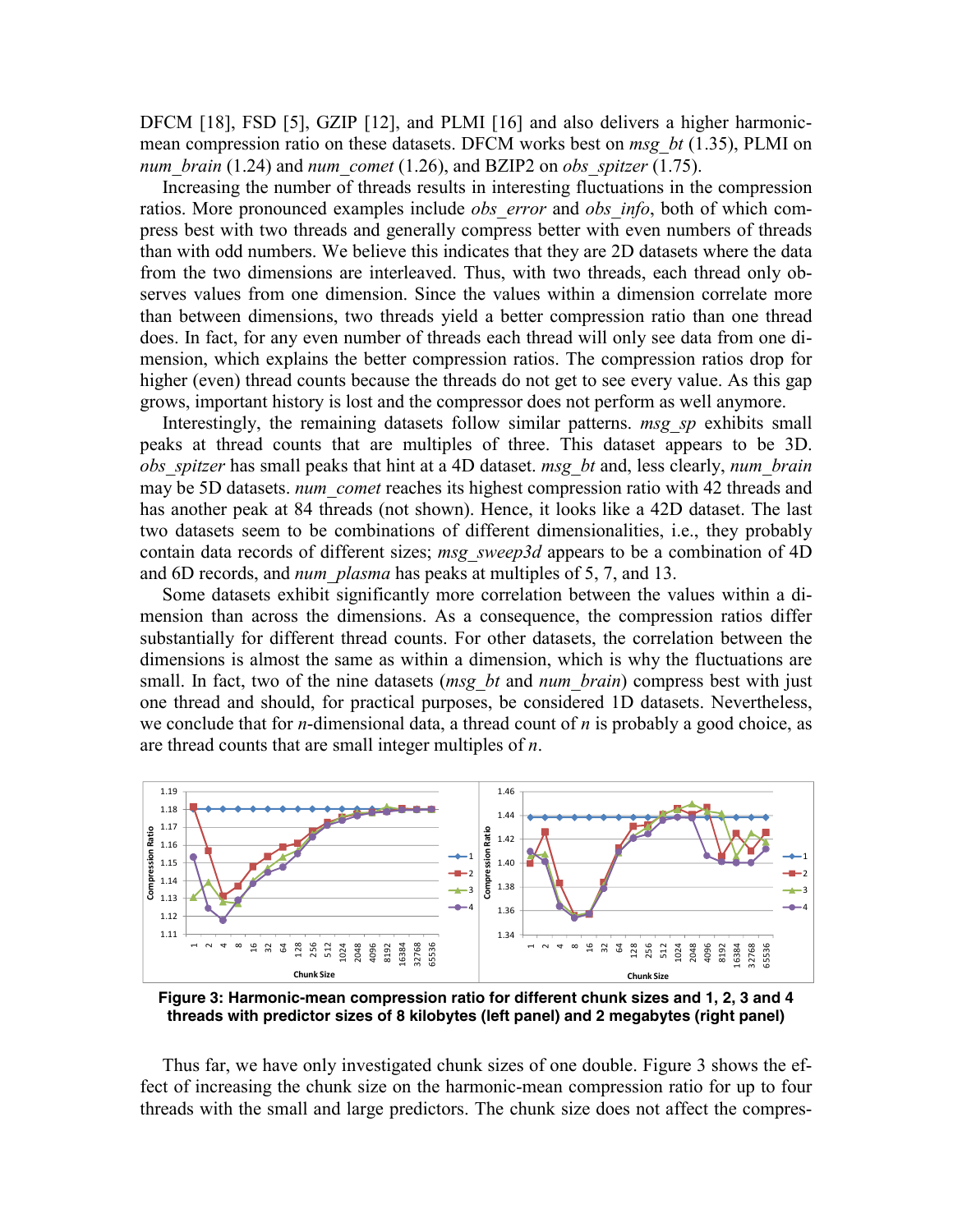sion ratio when one thread is used. With larger thread counts, each thread processes some but not all of the data (Section 2.2).

Figure 3 reveals that very small chunks result in reasonable compression ratios, medium-sized chunks perform poorly, and large chunks are best, but only up to a limit. The reason for this behavior is twofold. On the one hand, due to their low dimensionality, most of our datasets favor very small chunks. As the chunks get larger, data from multiple dimensions are compressed by the same thread, and the compression ratio decreases. On the other hand, small chunks result in frequent small gaps in the data that each thread observes. After all, with small chunks, a thread sees a few data values, then a gap, then another few data values, then another gap, and so on. This makes it hard to build a meaningful history in the predictors, and the prediction accuracy suffers. Larger chunks result in larger gaps, but each thread observes a long sequence of consecutive values (i.e., the chunk size) before encountering a gap, which is better for the history-based predictors in pFPC. Hence, the compression ratio increases with the chunk size.

In some instances, multiple threads result in better compression ratios than a single thread. This is because each thread uses the same predictor size, so for higher thread counts the cumulative predictor size is larger, which can boost the compression ratio.

For the large predictor, the drop for large chunk sizes in the harmonic-mean compression ratio is mostly due to the two best compressing datasets, *msg\_sweep3d* and *num\_plasma*. Just like these two datasets show the largest fluctuations in Figure 2, they also fluctuate the most when changing the chunk size (not shown). Coincidentally, both of these datasets perform relatively poorly with the largest chunk sizes we investigated and thus lower the harmonic mean. The small predictor, however, does not compress these two datasets significantly better than the other datasets. Consequently, their behavior only has a small impact on the mean compression ratio. We conclude that large chunk sizes typically yield the best compression ratios for our history-based compressor.

#### **5.2 Throughput**

This subsection studies the compression and decompression throughput of pFPC (i.e., the raw dataset size divided by the runtime). These results are hardware dependent. Figure 4 plots the throughput in megabytes per second versus the chunk size with the small and large predictors. The left panels show the compression throughput and the right panels the decompression throughput. The top panels show the results from the Itanium system, the middle panels from the Opteron system, and the bottom panels from the Xeon system.

We see that the large predictor yields a lower throughput than the small predictor. This is because the small predictor's tables fit in the L1 data cache. Therefore, accessing them almost always results in L1 hits, which are fast and do not increase the memory traffic beyond the L1 cache. The large predictor's tables are 256 times as large. Accessing them causes many slow L1 misses and increases the memory bandwidth demand. We further observe that compression is slower than decompression as it requires more operations.

On all systems, small chunk sizes yield the lowest throughputs, especially for decompression. There are two reasons for this behavior. First, the inner loop in the compressor and decompressor iterates over the elements of a single chunk and the outer loop iterates over the chunks. For smaller chunk sizes, the outer loop has to perform more iterations, each of which involves running the inner loop. This results in higher looping overhead compared to large chunks, which only require a few iterations of the outer loop. Hence, larger chunks perform better, even with a single thread. Second, for chunk sizes up to and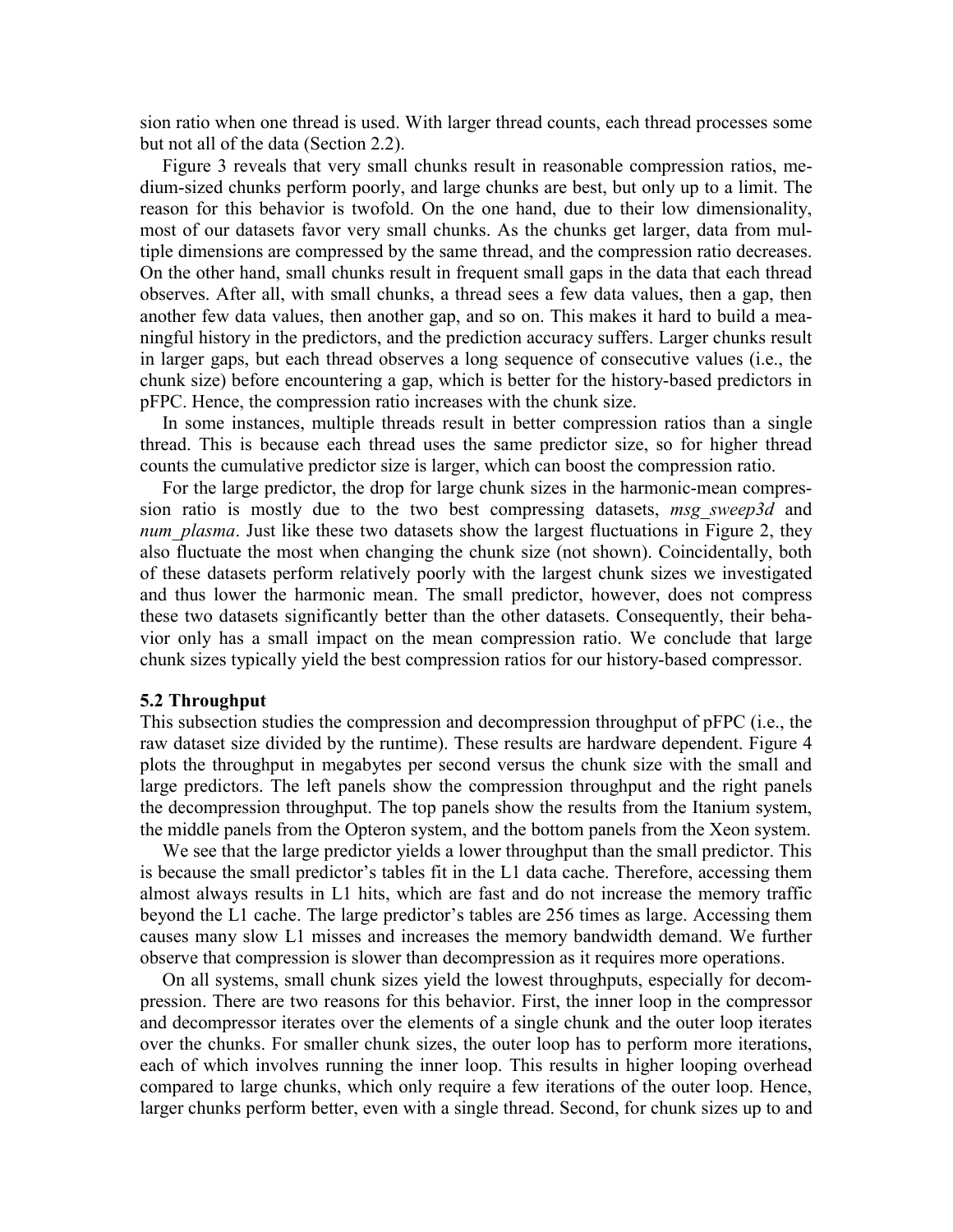including 4, multiple threads access the same cache line, which may cause false sharing and coherence traffic. Decompression suffers more because in the decompressor the output buffer, which is written by the threads, is shared, whereas in the compressor only the input buffer, which is merely read by the threads, is shared. In some cases, we notice another jump in performance at a chunk size of 512 or 2048. 512 doubles require 4 kB of storage, which is the page size of the Opteron and Xeon systems. Hence, we believe this jump is due to improved TLB performance. At this threshold, the number of pages touched by each thread in the multi-threaded runs is halved, which reduces the pressure on the TLB. Note that this transition happens at a four times larger chunk size on the Itanium because the page size on this system is four times larger. We conclude that the chunk size should be at least equal to the page size (and aligned to a page boundary, which also eliminates the potential for false sharing), to maximize the throughput.



**Figure 4: Harmonic-mean compression (left) and decompression (right) throughput versus the chunk size for the two predictor sizes and various thread counts on the Itanium (top), Opteron (middle), and Xeon (bottom) systems; some y-axes are not zero based**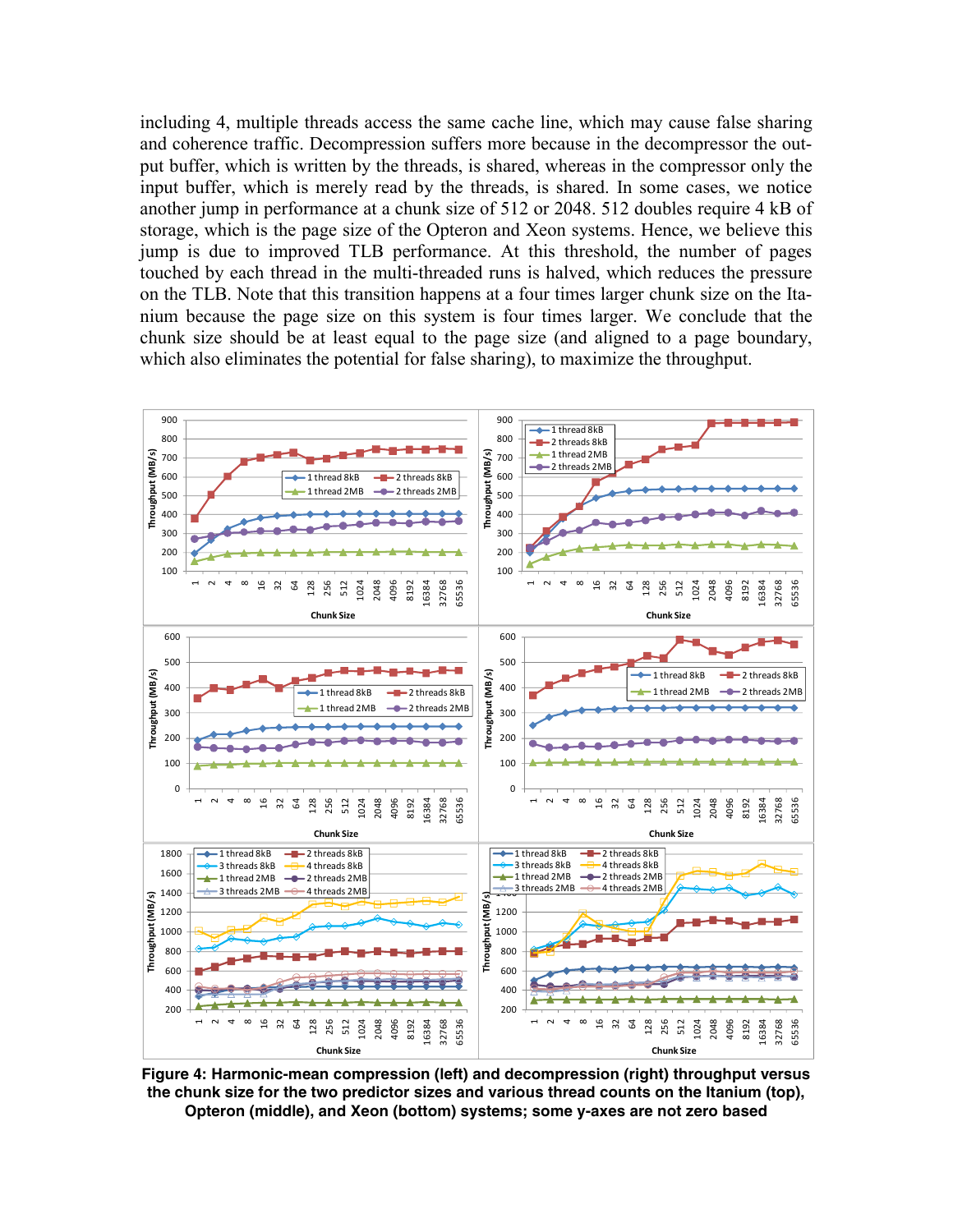Finally, we find that the throughput increases with the number of threads. Clearly, parallelization helps, especially for larger chunk sizes. For both predictor sizes, the average speedups with two threads are about 1.85 (compression) and 1.75 (decompression) on the Itanium, 1.9 and 1.8 on the Opteron, and 1.8 and 1.75 on the Xeon. On the Xeon, the speedups with the small predictor are 2.5 and 2.25 for three threads and 3.0 and 2.6 for four threads. With the large predictor, the speedups are 1.85 and 1.75 for three threads and 2.05 and 1.9 for four threads. Clearly, the throughput scales sublinearly, and scaling is worse for decompression. There are two factors that limit scaling, the load balance and the memory bandwidth. Because the CPUs in our systems share the main memory, the memory bandwidth demand increases with the thread count and limits how many parallel threads can usefully be employed. Moreover, there are three sources of load imbalance: an unequal number of chunks per thread (Section 2.2), a partial last chunk (Section 2.2), and a variable processing speed. Because some predictions cause cache misses in the predictor tables, some doubles take longer to (de)compress than others.

To quantify the load imbalance, we wrote a load-balanced version of pFPC in which the threads grab chunks whenever they are ready for the next chunk. Because threads may grab chunks out-of-order, the predictor has to be reinitialized before each chunk, which takes time and lowers the compression ratio. Hence, this approach only works for large chunk sizes that require infrequent zeroing out of the predictor tables. The highest throughputs measured with this version of pFPC are 10% higher on the x86 machines and 30% higher on the Itanium, but only for compression with the small predictor. There is almost no difference for decompression or for compression with the large predictor, except on the Itanium, where compression with the large predictor is about 10% faster. Overall, the load imbalance in pFPC does not seem high and mostly affects compression.

To quantify the memory bandwidth, we wrote yet another version of pFPC that does not perform any compression but simply copies the values from the input buffer to the output buffer. This version does not cause any memory traffic for accessing predictors. It yields throughputs of 1.4 gigabytes per second on the Itanium, 1.1 GB/s on the Opteron, and 2.05 GB/s on the Xeon. With the small predictor, the "compressing" version of pFPC reaches throughputs of 0.9 GB/s on the Itanium, 0.6 GB/s on the Opteron, and 1.7 GB/s on the Xeon, which are reasonably close to the maximum the memory subsystem can deliver, especially when accounting for the extra memory accesses to the predictor tables. Hence, the memory bandwidth fundamentally limits the scaling of pFPC.

#### **6. Summary and Conclusions**

This paper presents a parallel implementation of the lossless FPC compression algorithm for double-precision floating-point values. pFPC works by breaking up the data into chunks and distributing them among the threads, which led to the following observations.

- For *n*-dimensional data, a thread count of *n* or a small multiple thereof is usually a good choice as far as the compression ratio is concerned.
- The chunks should be at least as large as the page size of the underlying system (and aligned to a page boundary) for throughput reasons.
- Large chunk sizes result in the best compression ratio for our history-based predictors.
- Scaling is limited by the system's memory bandwidth (and the load imbalance).

While the last two observations are specific to history-based and high-speed compression algorithms, respectively, we believe the first two observations are general and apply to other compressors as well. We conclude that future improvements to pFPC should fo-